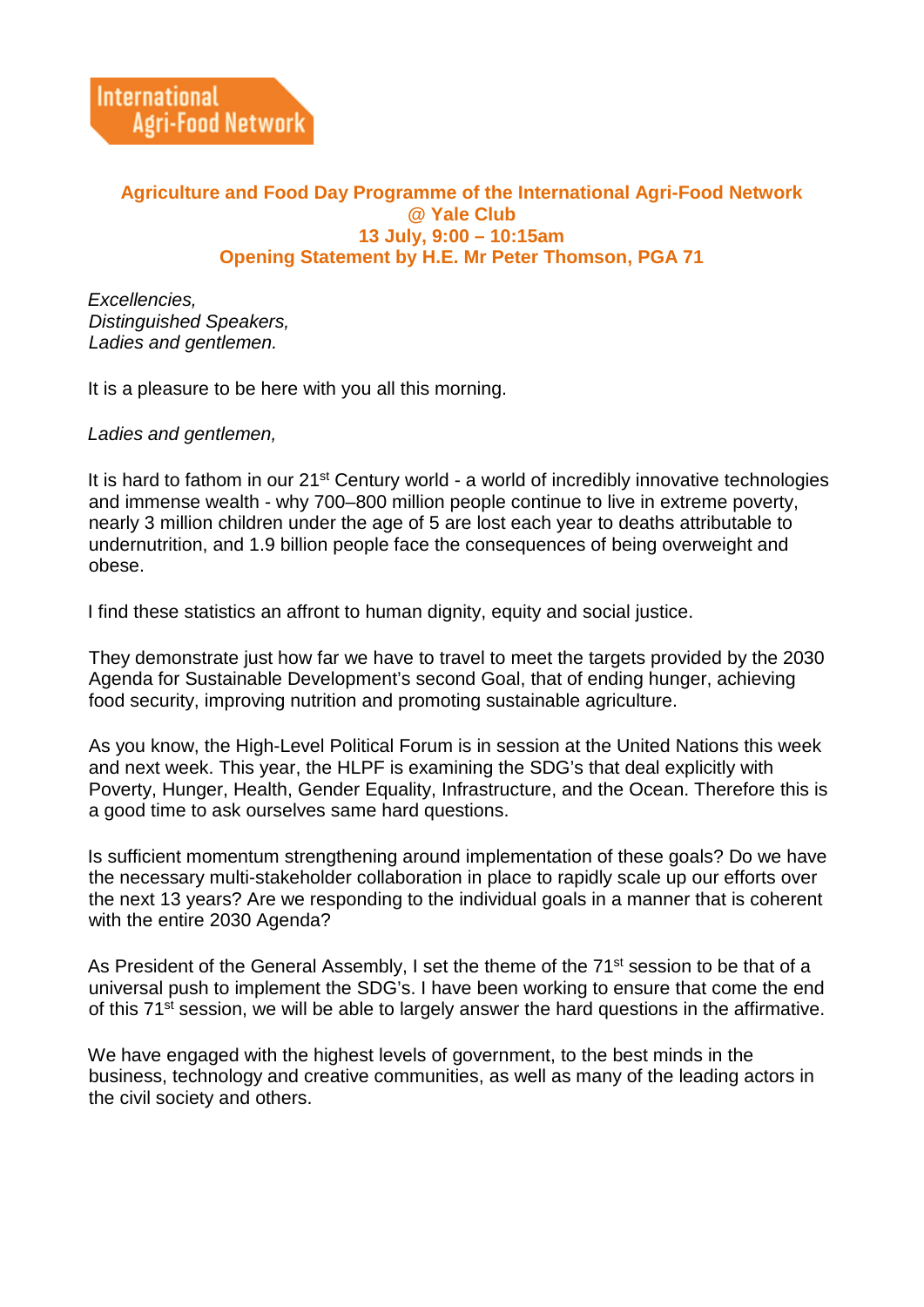We have organized a series of High-Level SDG Action Events focusing on the key enablers of sustainable development, namely sustaining peace, climate change, sustainable finance, innovation and education.

And we have organized The Ocean Conference, at which around 6000 representatives of science, business, civil society, multilateral agencies and governments gathered at the United Nations last month. The conference raised global consciousness on Ocean issues, delivered an action oriented Call for Action by all 193 Member States of the UN, and created a massive work plan going forward for those of us in the world who are concerned to see SDG14's targets succeed.

From all of these interactions, it is clear to me that positive momentum is happening for the SDGs. After three visits to FAO headquarters this session and having engaged with the world's leading experts on food and agriculture, including in relation to the developing Blue Economy, while much remains to be done, I believe this holds true for SDG2 as well.

As we work together to respond to the call of SDG2, let us be fully mindful of the global context in which we are working.

While global trends continue to show steady urbanization with 60% of humanity expected to live in cities by 2050, some 70% of the world's poor still live in rural areas where agriculture is the primary source of income and employment. Most of these people are concentrated in Sub-Saharan Africa and South Asia.

Of course agri-business plays a critical role in global food production; but we should never forget that small-scale farmers, fishermen, rural workers and landless people are rightful stakeholders in our global food system.

We know that global demand for food will be increasing in line with population growth and societal change. What we need to give greater attention to is that if we continue with the current patterns of unsustainable overconsumption, we will fail to avert the worst of climate change and we will dramatically accelerate the destruction of the ecosystems of land and Ocean upon which food production and global health so heavily depend.

## *Ladies and gentlemen,*

I offer to you four suggestions by which we can to strengthen momentum on SDG 2 implementation:

Firstly, while recognizing the role of societal norms in global hunger we must ensure empowerment of the most vulnerable, notably women and children.

Secondly, we must work with all actors in the world's food and agriculture system in order to confront the imperfections of systems and markets that see a mere 43% of global grain production go to feeding the world's people; that make the agriculture sector responsible